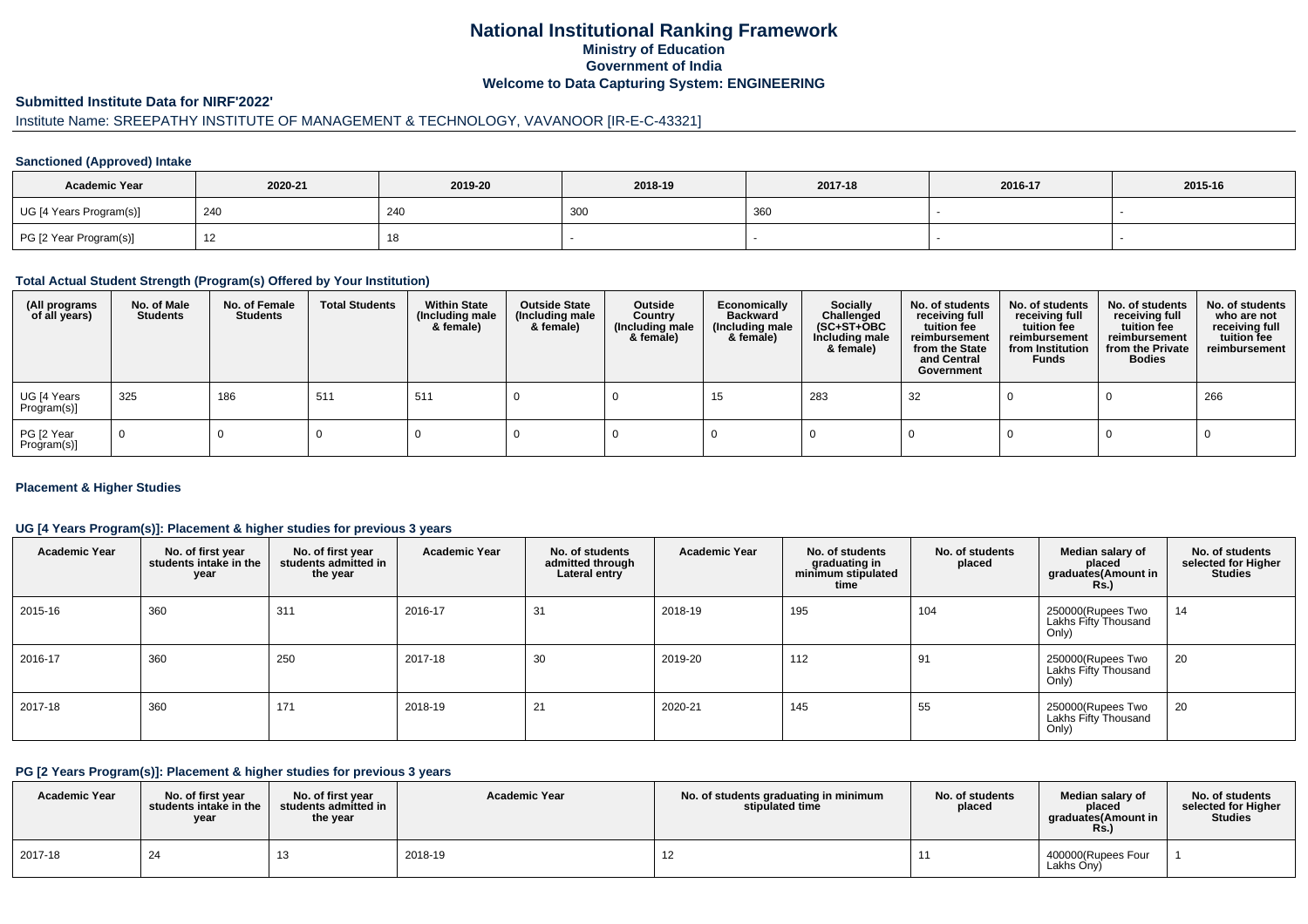| 2018-19 |  | 2019-20 |  | . Three<br>Hoopoor<br>Lakhs only) | $\mathbf{I}$ |
|---------|--|---------|--|-----------------------------------|--------------|
| 2019-20 |  | 2020-21 |  | O(Zero)                           |              |

#### **Ph.D Student Details**

| Ph.D (Student pursuing doctoral program till 2020-21 Students admitted in the academic year 2020-21 should not be entered here.) |         |                                                            |         |  |  |
|----------------------------------------------------------------------------------------------------------------------------------|---------|------------------------------------------------------------|---------|--|--|
|                                                                                                                                  |         | <b>Total Students</b>                                      |         |  |  |
| Full Time                                                                                                                        |         |                                                            |         |  |  |
| Part Time                                                                                                                        |         |                                                            |         |  |  |
|                                                                                                                                  |         | No. of Ph.D students graduated (including Integrated Ph.D) |         |  |  |
|                                                                                                                                  | 2020-21 | 2019-20                                                    | 2018-19 |  |  |
| Full Time                                                                                                                        |         |                                                            |         |  |  |
| Part Time                                                                                                                        |         |                                                            |         |  |  |

### **Financial Resources: Utilised Amount for the Capital expenditure for previous 3 years**

| <b>Academic Year</b>                                                                                                                                                                      | 2020-21                                                                             | 2019-20                                                                                              | 2018-19                                                                          |
|-------------------------------------------------------------------------------------------------------------------------------------------------------------------------------------------|-------------------------------------------------------------------------------------|------------------------------------------------------------------------------------------------------|----------------------------------------------------------------------------------|
|                                                                                                                                                                                           | <b>Utilised Amount</b>                                                              | <b>Utilised Amount</b>                                                                               | <b>Utilised Amount</b>                                                           |
|                                                                                                                                                                                           |                                                                                     | Annual Capital Expenditure on Academic Activities and Resources (excluding expenditure on buildings) |                                                                                  |
| Library (Books, Journals and e-Resources only)                                                                                                                                            | 45970 (Rupees Forty Five Thousand Nine Hundred and<br>Seventy Only)                 | 386758 (Rupees Three Lakhs Eighty Six Thousand Seven<br>Hundred and Fifty Eight only)                | 496098 (Rupees Four Lakhs Ninety Six Thousand and Ninety<br>Eighy)               |
| New Equipment and software for Laboratories                                                                                                                                               | 393900 (Rupees Three lakhs Ninety three thousand and nine<br>hundred only)          | 414850 (Rupees Four lakhs Fourteen thousand Eight hundred<br>and Fifty only)                         | 514166 (Rupees Five Lakhs Fourteen thousand one hundred<br>and Sixty Six only)   |
| <b>Engineering Workshops</b>                                                                                                                                                              | 23105 (Rupees Twenty Three thousand one hundred and five<br>only)                   | 0 (Zero)                                                                                             | 713314 (Rupees Seven lakhs thirteen thousand three hundred<br>and Fourteen only) |
| Other expenditure on creation of Capital Assets (For setting up<br>classrooms, seminar hall, conference hall, library, Lab, Engq<br>workshops excluding expenditure on Land and Building) | 498192 (Rupees Four lakhs Ninety Eight Thousand one<br>hundred and Ninety Two only) | 0 (zero)                                                                                             | 42000 (Rupees Forty Two thousand only)                                           |

### **Financial Resources: Utilised Amount for the Operational expenditure for previous 3 years**

| <b>Academic Year</b>                                                                                                                                                                            | 2020-21                                                                                          | 2019-20                                                                                                  | 2018-19                                                                                                    |  |  |  |  |
|-------------------------------------------------------------------------------------------------------------------------------------------------------------------------------------------------|--------------------------------------------------------------------------------------------------|----------------------------------------------------------------------------------------------------------|------------------------------------------------------------------------------------------------------------|--|--|--|--|
|                                                                                                                                                                                                 | <b>Utilised Amount</b>                                                                           | <b>Utilised Amount</b>                                                                                   | <b>Utilised Amount</b>                                                                                     |  |  |  |  |
| <b>Annual Operational Expenditure</b>                                                                                                                                                           |                                                                                                  |                                                                                                          |                                                                                                            |  |  |  |  |
| Salaries (Teaching and Non Teaching staff)                                                                                                                                                      | 12010927 (One Crore Twenty Lakhs Ten Thousand Nine<br>Hundred and Twenty Seven Only)             | 26894532 (Rupees Two Crores Sixty Eight Lakhs Ninety Four<br>Thousand Five Hundred and Thirty Two)       | 33427955 (Rupees Three Crores Thirty Four Lakhs Twenty<br>Seven Thousand Nine hundred and Fifty Five Only) |  |  |  |  |
| Maintenance of Academic Infrastructure or consumables and<br>other running expenditures (excluding maintenance of hostels<br>and allied services, rent of the building, depreciation cost, etc) | 20472648 (Rupees Two Crores Four Lakhs Seventy Two<br>Thousand Six Hundred and Forty Eight Only) | 62971572 (Rupees Six Crores Twenty Nine Lakhs Seventy<br>One Thousand Five Hundred and Seventy Two only) | 52235324 (Rupees Five Crores Twenty Two lakhs Thirty Five<br>Thousand Three hundred and Twenty Four only)  |  |  |  |  |
| Seminars/Conferences/Workshops                                                                                                                                                                  | $0$ (zero)                                                                                       | $0$ (zero)                                                                                               | 0 (zero)                                                                                                   |  |  |  |  |

**IPR**

| ----<br>-----<br>vca<br><b>Jaicliua</b> | 2020<br>FOLD | 2019 | 2018 |
|-----------------------------------------|--------------|------|------|
|-----------------------------------------|--------------|------|------|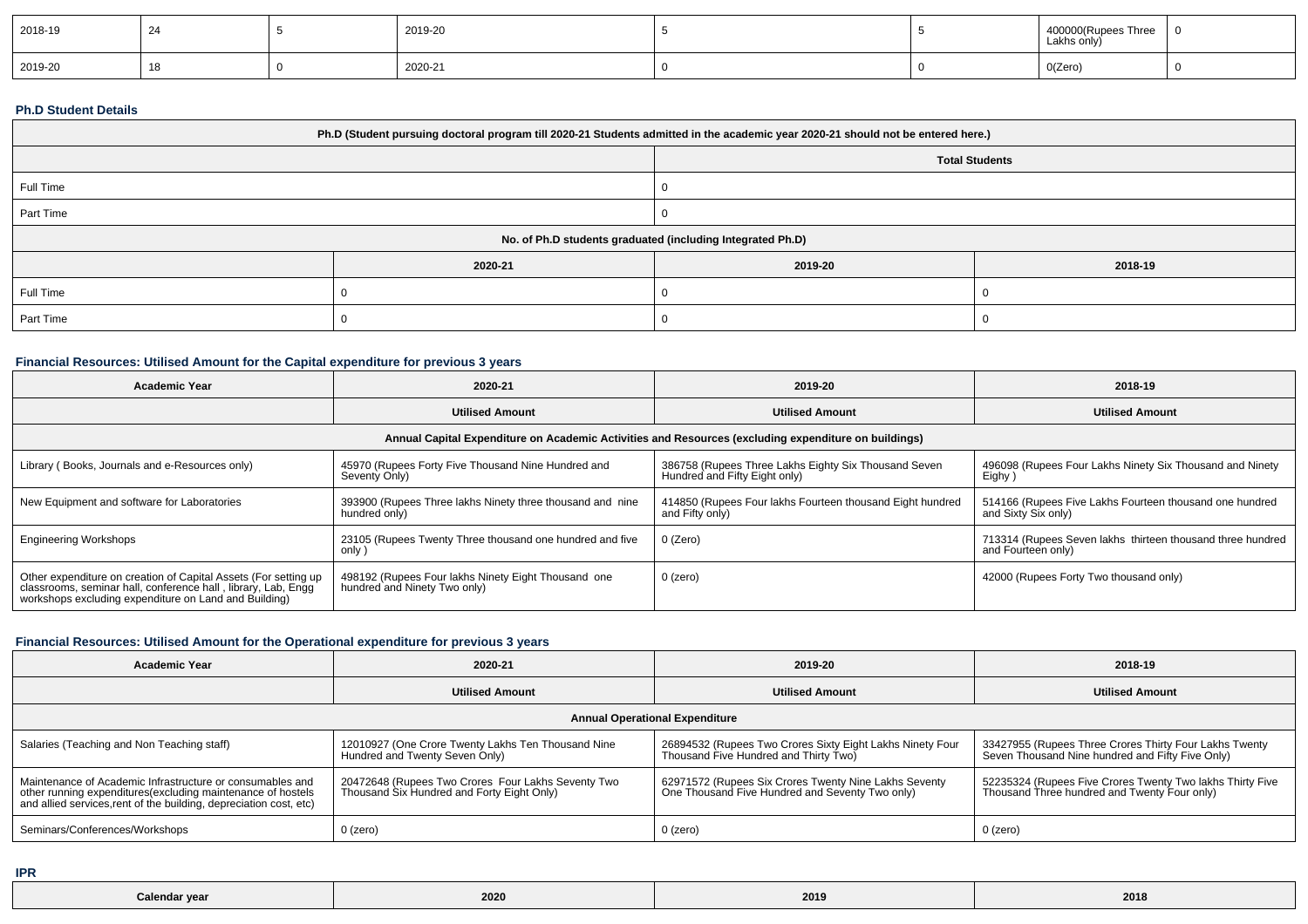| No. of Patents Published |  |  |
|--------------------------|--|--|
| No. of Patents Granted   |  |  |

### **Sponsored Research Details**

| <b>Financial Year</b>                    | 2020-21                                | 2019-20                  | 2018-19 |
|------------------------------------------|----------------------------------------|--------------------------|---------|
| Total no. of Sponsored Projects          |                                        |                          |         |
| Total no. of Funding Agencies            |                                        |                          |         |
| Total Amount Received (Amount in Rupees) | 840000                                 | 10000                    |         |
| Amount Received in Words                 | Rupees Eight Lakhs Forty Thousand Only | Rupees Ten Thousand Only | Zero    |

## **Consultancy Project Details**

| <b>Financial Year</b>                    | 2020-21                        | 2019-20                                                                                               | 2018-19 |
|------------------------------------------|--------------------------------|-------------------------------------------------------------------------------------------------------|---------|
| Total no. of Consultancy Projects        |                                | 400                                                                                                   | -80     |
| Total no. of Client Organizations        |                                | 15                                                                                                    | 12      |
| Total Amount Received (Amount in Rupees) | 42000                          | 184250                                                                                                | 58000   |
| Amount Received in Words                 | Rupees Forty Two Thousand only | Rupees one lakh Eighty Four Thousand Two Hundred and Fifty   Rupees Fifty Eight Thousand only<br>Only |         |

# **PCS Facilities: Facilities of physically challenged students**

| 1. Do your institution buildings have Lifts/Ramps?                                                                                                         | Yes, less than 40% of the buildings |
|------------------------------------------------------------------------------------------------------------------------------------------------------------|-------------------------------------|
| 2. Do your institution have provision for walking aids, including wheelchairs and transportation from one building to another for<br>handicapped students? | Yes                                 |
| 3. Do your institution buildings have specially designed toilets for handicapped students?                                                                 | Yes, more than 40% of the buildings |

# **Faculty Details**

| <b>Srno</b> | Name            | Age | Designation                                         | Gender | Qualification    | <b>Experience (In</b><br>Months) | <b>Currently working</b><br>with institution? | <b>Joining Date</b> | <b>Leaving Date</b> | <b>Association type</b> |
|-------------|-----------------|-----|-----------------------------------------------------|--------|------------------|----------------------------------|-----------------------------------------------|---------------------|---------------------|-------------------------|
|             | Dr George CT    | 65  | Dean / Principal /<br>Director / Vice<br>Chancellor | Male   | Ph.D             | 492                              | Yes                                           | 01-06-2011          | $\sim$              | Regular                 |
|             | Dr K T Madhavan | 71  | Professor                                           | Male   | Ph.D             | 552                              | Yes                                           | 23-04-2013          | $\sim$              | Regular                 |
|             | Dr Savithri N   | 63  | Professor                                           | Female | Ph.D             | 444                              | Yes                                           | 23-06-2014          | $\sim$              | Other                   |
|             | Hithes P        | 43  | <b>Assistant Professor</b>                          | Male   | M.Sc(Phy)        | 204                              | Yes                                           | 20-07-2009          | $\sim$              | Regular                 |
|             | Bagyasree P G   | 40  | <b>Assistant Professor</b>                          | Female | MSc(Mathematics) | 180                              | Yes                                           | 26-05-2010          | $\sim$              | Regular                 |
| 6           | SANEESH P S     | 31  | <b>Assistant Professor</b>                          | Male   | M.Tech           | 80                               | No                                            | 13-06-2016          | 26-02-2021          | Regular                 |
|             | YADU P DEV      | 30  | <b>Assistant Professor</b>                          | Male   | M.Tech           | 60                               | Yes                                           | 10-06-2015          | $\sim$              | Regular                 |
|             | HIMA G          | 29  | <b>Assistant Professor</b>                          | Female | M.Tech           | 43                               | No                                            | 20-07-2016          | 26-02-2021          | Regular                 |
| 9           | SREEJA P        | 34  | <b>Assistant Professor</b>                          | Female | M.Tech           | 108                              | Yes                                           | 02-06-2010          | $\sim$              | Regular                 |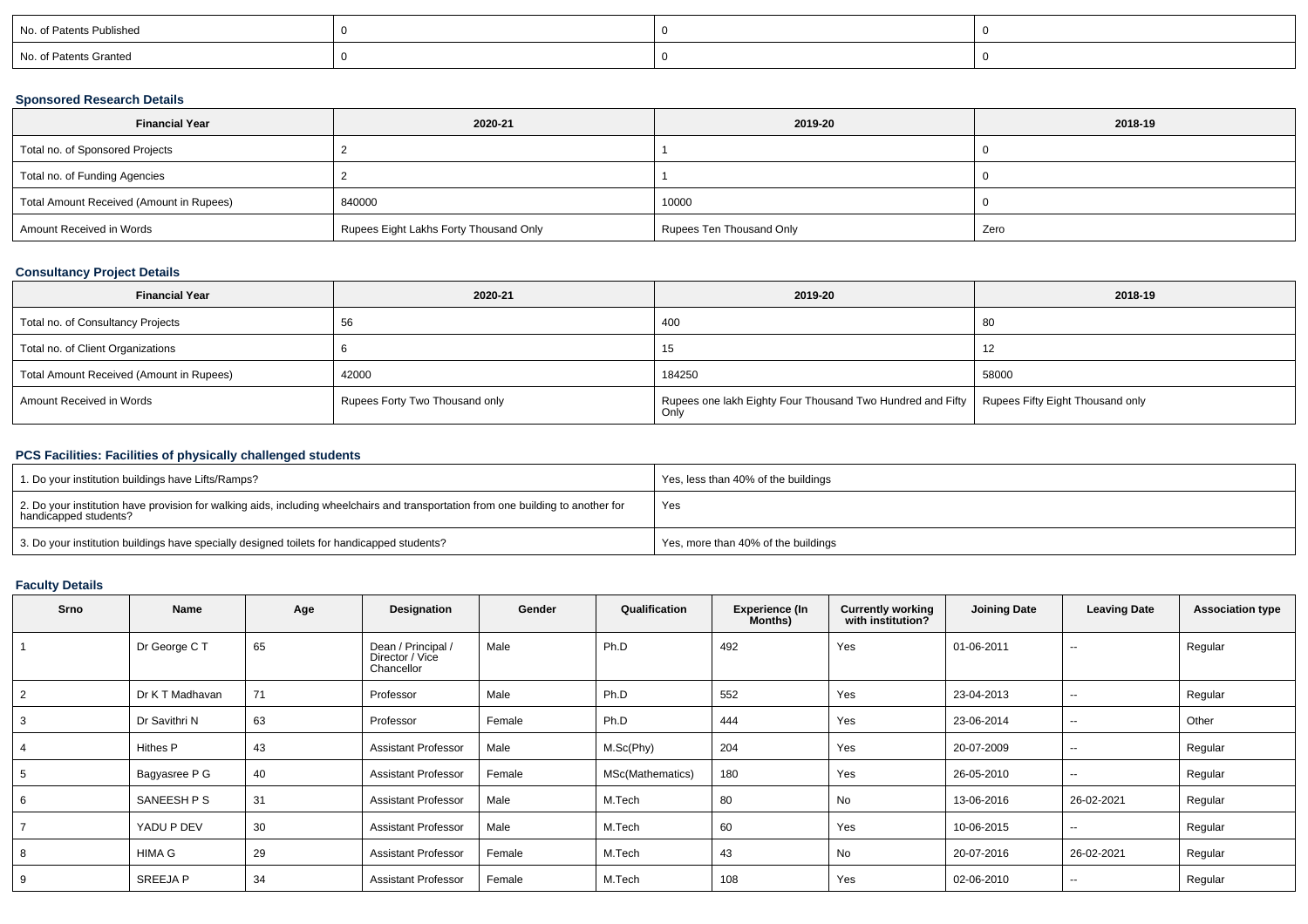| 10 | SREEBALA P                         | 36 | <b>Assistant Professor</b> | Female | M.Tech          | 132 | Yes | 03-06-2011 | $\sim$                   | Regular |
|----|------------------------------------|----|----------------------------|--------|-----------------|-----|-----|------------|--------------------------|---------|
| 11 | SUGESH M S                         | 35 | <b>Assistant Professor</b> | Male   | M.Tech          | 120 | Yes | 01-06-2011 | $\overline{\phantom{a}}$ | Regular |
| 12 | NISANTH P                          | 34 | <b>Assistant Professor</b> | Male   | M.Tech          | 108 | No  | 01-08-2012 | 05-07-2021               | Regular |
| 13 | ANJALI ANANTHAN                    | 29 | <b>Assistant Professor</b> | Female | M.Tech          | 60  | Yes | 13-06-2016 |                          | Regular |
| 14 | SARMISHTA C                        | 38 | <b>Assistant Professor</b> | Female | M. Phil         | 144 | No  | 01-08-2014 | 07-09-2020               | Regular |
| 15 | <b>JISHNU</b><br>NAMBOODIRIPAD     | 34 | <b>Assistant Professor</b> | Male   | M.A             | 84  | Yes | 23-06-2014 | $\sim$                   | Other   |
| 16 | <b>RATHEESH T</b>                  | 39 | <b>Assistant Professor</b> | Male   | B.P.Ed          | 177 | Yes | 01-10-2015 | $\sim$                   | Regular |
| 17 | SURAJKUMAR E S                     | 28 | <b>Assistant Professor</b> | Male   | M.A.(Economics) | 60  | Yes | 23-08-2016 | $\sim$                   | Regular |
| 18 | SUDHEER K V                        | 51 | <b>Assistant Professor</b> | Male   | M.Tech          | 312 | No  | 01-08-2012 | 18-11-2021               | Regular |
| 19 | SANKARANARAYA<br>NAN K M           | 36 | <b>Assistant Professor</b> | Male   | M.Tech          | 144 | Yes | 01-08-2011 | $\sim$                   | Regular |
| 20 | ADNAN NALAKATH<br>ARAKKAL          | 32 | <b>Assistant Professor</b> | Male   | M.Tech          | 96  | No  | 18-07-2011 | 07-09-2020               | Regular |
| 21 | <b>DIDI RAVINDRAN</b>              | 32 | <b>Assistant Professor</b> | Female | M.Tech          | 72  | No  | 27-11-2012 | 03-01-2022               | Regular |
| 22 | SMITHA G                           | 46 | <b>Assistant Professor</b> | Female | M.Tech          | 240 | No  | 31-08-2009 | 07-09-2020               | Regular |
| 23 | <b>RENJITH PC</b>                  | 43 | <b>Assistant Professor</b> | Male   | M.Tech          | 168 | Yes | 06-06-2011 |                          | Regular |
| 24 | <b>REJANEESH R</b>                 | 39 | <b>Assistant Professor</b> | Female | M.Tech          | 132 | Yes | 02-06-2011 | $\overline{a}$           | Regular |
| 25 | NIMISHA RAVI                       | 32 | <b>Assistant Professor</b> | Female | M.Tech          | 108 | Yes | 16-07-2012 | $\sim$                   | Regular |
| 26 | SEBIN SUNNY P                      | 34 | <b>Assistant Professor</b> | Male   | M.Tech          | 144 | Yes | 13-07-2012 | --                       | Regular |
| 27 | REMYA T R                          | 36 | Assistant Professor        | Female | M.Tech          | 132 | No  | 02-06-2010 | 30-11-2021               | Regular |
| 28 | <b>GANGA P</b>                     | 41 | <b>Assistant Professor</b> | Female | M.Tech          | 72  | No  | 08-08-2019 | 11-12-2021               | Regular |
| 29 | <b>HAFIS P V</b>                   | 33 | <b>Assistant Professor</b> | Male   | M.Tech          | 105 | No  | 06-05-2013 | 10-08-2021               | Regular |
| 30 | PRAVEENKUMAR<br>к                  | 34 | <b>Assistant Professor</b> | Male   | M.Tech          | 84  | No  | 02-05-2012 | 18-11-2021               | Regular |
| 31 | <b>CRECENTINE J</b><br>KANNAMPADAM | 33 | <b>Assistant Professor</b> | Male   | M.Tech          | 127 | Yes | 20-06-2012 | $\sim$                   | Regular |
| 32 | <b>VINAY KRISHNAN</b>              | 32 | <b>Assistant Professor</b> | Male   | M.Tech          | 115 | Yes | 01-06-2013 | $\sim$                   | Regular |
| 33 | <b>KRISHNAN K N</b>                | 33 | <b>Assistant Professor</b> | Male   | M.Tech          | 122 | Yes | 28-01-2015 | $\overline{\phantom{a}}$ | Regular |
| 34 | SYAM PRASAD G                      | 32 | <b>Assistant Professor</b> | Male   | M.Tech          | 106 | Yes | 01-01-2018 | $\sim$                   | Regular |
| 35 | SREEDATH MK                        | 31 | <b>Assistant Professor</b> | Male   | M.Tech          | 111 | Yes | 08-08-2012 | $\sim$                   | Regular |
| 36 | SARATH SANKAR<br>K S               | 40 | <b>Assistant Professor</b> | Male   | M.Tech          | 183 | Yes | 12-08-2011 | $\sim$                   | Regular |
| 37 | SARATH S                           | 32 | <b>Assistant Professor</b> | Male   | M.Tech          | 133 | Yes | 13-06-2016 | $\sim$                   | Regular |
| 38 | ABHILASH P M                       | 31 | <b>Assistant Professor</b> | Male   | M.Tech          | 76  | Yes | 13-07-2015 | $\sim$                   | Regular |
| 39 | ASWATHY P G                        | 32 | <b>Assistant Professor</b> | Female | M.Tech          | 102 | Yes | 02-06-2014 | $\sim$                   | Regular |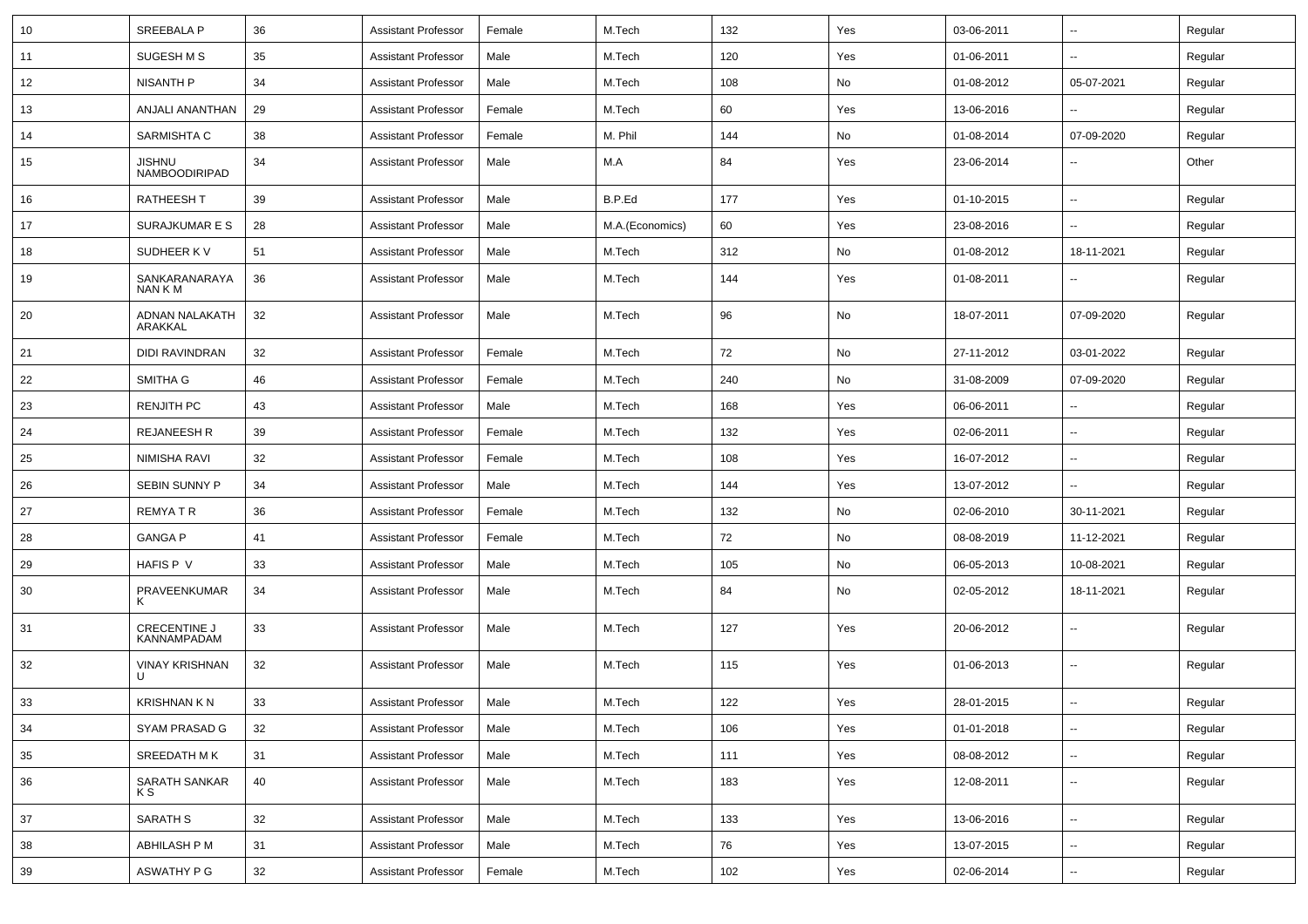| 40 | DURGALAKSHMI K                 | 29 | <b>Assistant Professor</b> | Female | M.Tech | 36  | Yes | 06-10-2018 | $\overline{\phantom{a}}$ | Adhoc / Contractual |
|----|--------------------------------|----|----------------------------|--------|--------|-----|-----|------------|--------------------------|---------------------|
| 41 | <b>ABHILASH PP</b>             | 39 | <b>Assistant Professor</b> | Male   | M.Tech | 108 | Yes | 27-08-2014 | $\overline{\phantom{a}}$ | Regular             |
| 42 | SREEKANTH E M                  | 31 | <b>Assistant Professor</b> | Male   | M.Tech | 87  | Yes | 01-08-2014 | $\overline{\phantom{a}}$ | Regular             |
| 43 | SRUTHI K<br>CHANDRAN           | 29 | <b>Assistant Professor</b> | Female | M.Tech | 36  | No  | 14-01-2019 | 07-09-2020               | Regular             |
| 44 | RAMYA K M                      | 35 | <b>Assistant Professor</b> | Female | M.Tech | 65  | No  | 09-07-2012 | 07-09-2020               | Regular             |
| 45 | <b>SREESHMAK</b>               | 30 | <b>Assistant Professor</b> | Female | M.Tech | 112 | Yes | 13-08-2012 | $\overline{\phantom{a}}$ | Regular             |
| 46 | JYOTHIS KP                     | 36 | <b>Assistant Professor</b> | Male   | M.Tech | 138 | Yes | 01-06-2013 | $\overline{\phantom{a}}$ | Regular             |
| 47 | <b>GANESH P</b>                | 41 | <b>Assistant Professor</b> | Male   | M.Tech | 186 | Yes | 15-06-2011 | $\overline{\phantom{a}}$ | Regular             |
| 48 | JAYASREE N<br><b>VETTATH</b>   | 34 | <b>Assistant Professor</b> | Female | M.Tech | 160 | Yes | 20-07-2009 | $\overline{\phantom{a}}$ | Regular             |
| 49 | <b>ASHMY ANTONY</b>            | 32 | <b>Assistant Professor</b> | Female | M.Tech | 101 | No  | 09-07-2012 | 18-12-2020               | Regular             |
| 50 | <b>APARNAM</b>                 | 33 | Assistant Professor        | Female | M.Tech | 125 | Yes | 13-06-2011 | $\sim$                   | Regular             |
| 51 | JAYANTHAN K S                  | 34 | <b>Assistant Professor</b> | Male   | M.Tech | 108 | No  | 09-12-2011 | 30-07-2020               | Regular             |
| 52 | <b>SUSHMA M</b>                | 46 | Associate Professor        | Female | M.Tech | 238 | Yes | 02-05-2011 | $\overline{\phantom{a}}$ | Regular             |
| 53 | PRASEENA K                     | 30 | <b>Assistant Professor</b> | Female | M.Tech | 30  | Yes | 15-07-2019 | $\overline{\phantom{a}}$ | Adhoc / Contractual |
| 54 | V PRADEEPA                     | 42 | <b>Assistant Professor</b> | Female | M.Tech | 191 | No  | 22-07-2011 | 07-09-2020               | Regular             |
| 55 | PRASEEJA N V                   | 36 | Assistant Professor        | Female | M.Tech | 93  | No  | 05-03-2012 | 07-09-2020               | Regular             |
| 56 | AZMIL BANI K                   | 25 | <b>Assistant Professor</b> | Male   | M.Tech | 15  | No  | 24-09-2019 | 16-09-2020               | Regular             |
| 57 | ROSHINI T MOHAN                | 32 | Assistant Professor        | Female | M.Tech | 38  | Yes | 13-03-2019 | $\overline{\phantom{a}}$ | Regular             |
| 58 | <b>ANJALI P</b>                | 28 | <b>Assistant Professor</b> | Female | M.Tech | 20  | No  | 13-03-2019 | 18-12-2020               | Adhoc / Contractual |
| 59 | <b>ARCHANA P</b>               | 26 | <b>Assistant Professor</b> | Female | M.Tech | 32  | No  | 24-01-2019 | 30-07-2020               | Adhoc / Contractual |
| 60 | P V THANKACHEN                 | 63 | Professor                  | Male   | M.Tech | 432 | No  | 18-05-2009 | 18-12-2020               | Regular             |
| 61 | AMOGH TK                       | 28 | <b>Assistant Professor</b> | Male   | M.Tech | 41  | No  | 28-01-2019 | 15-03-2021               | Regular             |
| 62 | NIDHIN P C                     | 26 | <b>Assistant Professor</b> | Male   | M.Tech | 10  | No  | 16-09-2019 | 17-07-2020               | Adhoc / Contractual |
| 63 | PRASIDH E<br><b>PRAKASH</b>    | 30 | <b>Assistant Professor</b> | Male   | M.Tech | 76  | Yes | 01-02-2019 | $\overline{\phantom{a}}$ | Regular             |
| 64 | <b>JYOTHIKK</b>                | 32 | <b>Assistant Professor</b> | Female | M.Sc.  | 60  | Yes | 15-07-2019 | $\sim$                   | Regular             |
| 65 | SINI M                         | 44 | <b>Assistant Professor</b> | Female | M.Sc.  | 192 | Yes | 06-01-2020 | $\overline{\phantom{a}}$ | Regular             |
| 66 | JISHNU B H                     | 25 | <b>Assistant Professor</b> | Male   | M.Sc.  | 26  | Yes | 20-01-2020 | $\overline{\phantom{a}}$ | Regular             |
| 67 | <b>SWATHY</b><br>NARAYANAN N M | 29 | <b>Assistant Professor</b> | Female | M.Tech | 26  | Yes | 16-09-2020 | $\overline{\phantom{a}}$ | Adhoc / Contractual |
| 68 | Dr HEMA P MENON                | 44 | Associate Professor        | Female | Ph.D   | 228 | Yes | 20-01-2020 | $\ddotsc$                | Regular             |
| 69 | <b>RESHMA C</b>                | 28 | <b>Assistant Professor</b> | Female | M.Tech | 38  | No  | 06-01-2020 | 20-12-2021               | Adhoc / Contractual |
| 70 | SUJITH M S                     | 27 | <b>Assistant Professor</b> | Female | M.Tech | 15  | No  | 17-08-2020 | 30-11-2021               | Adhoc / Contractual |